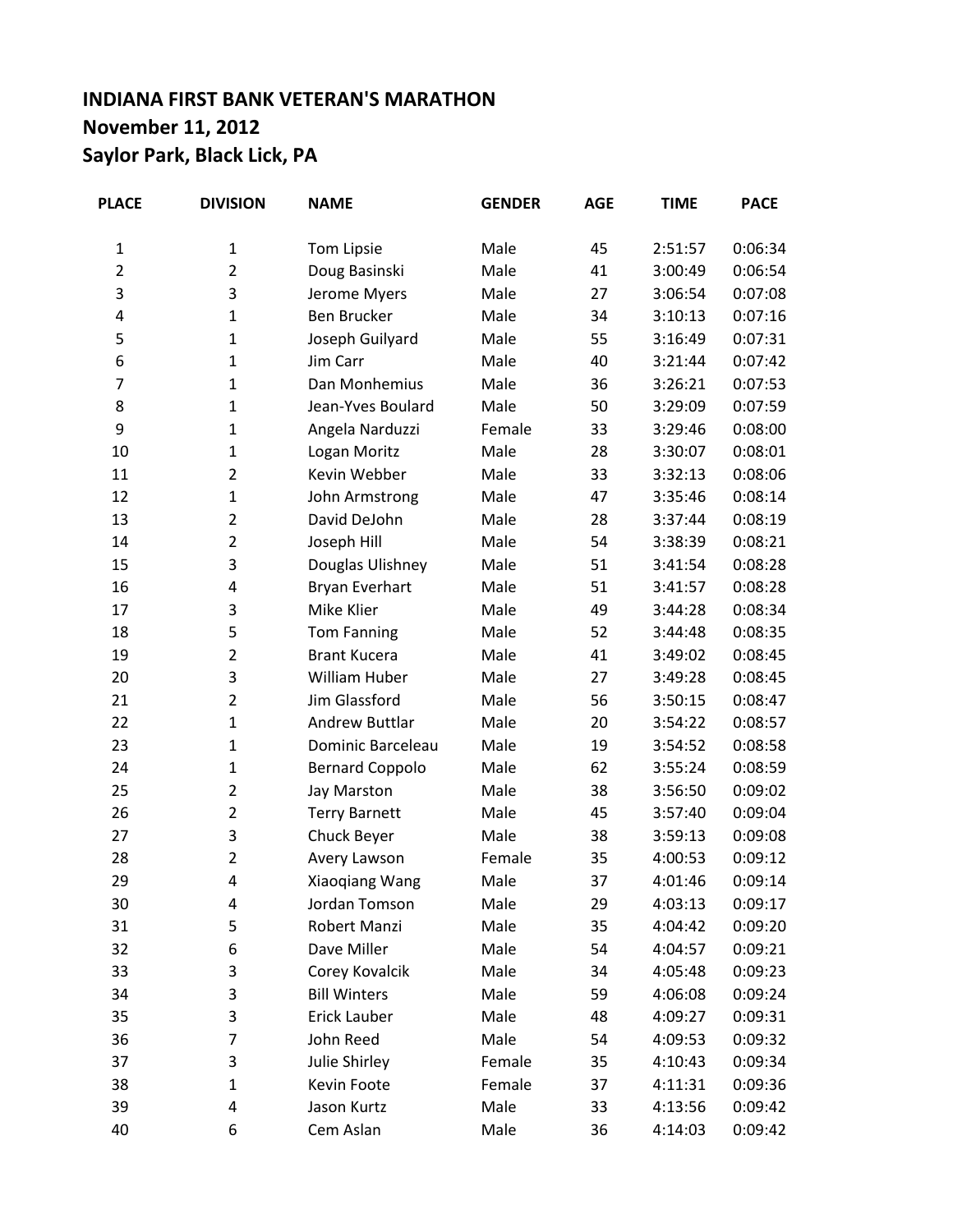| 41 | $\mathbf{1}$   | Rachel Aslan               | Female | 29 | 4:14:03 | 0:09:42 |
|----|----------------|----------------------------|--------|----|---------|---------|
| 42 | $\mathbf{1}$   | Mary Jean Bujdos           | Female | 50 | 4:15:07 | 0:09:44 |
| 43 | 8              | Charissa Vaughn            | Female | 43 | 4:15:29 | 0:09:45 |
| 44 | $\mathbf{1}$   | <b>Christine Lasser</b>    | Female | 45 | 4:15:47 | 0:09:46 |
| 45 | 8              | Gary Gigliotti             | Male   | 52 | 4:17:33 | 0:09:50 |
| 46 | $\overline{7}$ | Derek Mihalcin             | Male   | 37 | 4:18:40 | 0:09:52 |
| 47 | $\mathbf{1}$   | Kelli Curtiss              | Female | 25 | 4:20:56 | 0:09:58 |
| 48 | 5              | Jeremy Smith               | Male   | 34 | 4:23:41 | 0:10:04 |
| 49 | $\overline{2}$ | Daniel Detrich             | Male   | 60 | 4:25:46 | 0:10:09 |
| 50 | 6              | Will Zachrich              | Male   | 34 | 4:28:57 | 0:10:16 |
| 51 | 3              | Gene Puskar                | Male   | 60 | 4:31:12 | 0:10:21 |
| 52 | $\overline{2}$ | <b>Heather Brady</b>       | Female | 37 | 4:31:18 | 0:10:21 |
| 53 | 9              | Richard Bizjak             | Male   | 52 | 4:41:35 | 0:10:45 |
| 54 | $\mathbf{1}$   | Holly Koepp                | Female | 31 | 4:43:30 | 0:10:49 |
| 55 | 3              | Johanna Suvanto            | Female | 36 | 4:45:02 | 0:10:53 |
| 56 | 4              | Kate Bielak                | Female | 36 | 4:46:39 | 0:10:56 |
| 51 | 4              | <b>William Fraser</b>      | Male   | 60 | 4:53:42 | 0:11:13 |
| 58 | 8              | Jeff Conaway               | Male   | 35 | 4:55:41 | 0:11:17 |
| 59 | $\mathbf{1}$   | <b>Robert Crawford</b>     | Male   | 65 | 4:58:11 | 0:11:23 |
| 60 | 9              | <b>Christine Morrison</b>  | Female | 44 | 4:58:48 | 0:11:24 |
| 61 | 9              | Phill Yu                   | Male   | 35 | 5:01:12 | 0:11:30 |
| 62 | $\overline{2}$ | John P. Davis              | Male   | 67 | 5:03:04 | 0:11:34 |
| 63 | $\overline{7}$ | <b>Jim Nemec</b>           | Male   | 30 | 5:05:10 | 0:11:39 |
| 64 | $\overline{2}$ | <b>Lindsay Nemec</b>       | Female | 29 | 5:05:11 | 0:11:39 |
| 65 | 10             | Keith Zack                 | Male   | 36 | 5:07:15 | 0:11:44 |
| 66 | $\overline{4}$ | John Clark                 | Male   | 55 | 5:07:26 | 0:11:44 |
| 67 | $\overline{2}$ | <b>Beth Davenport</b>      | Female | 52 | 5:10:23 | 0:11:51 |
| 68 | 5              | Roy Knupp                  | Male   | 58 | 5:12:00 | 0:11:55 |
| 69 | $\overline{2}$ | Mary Kott                  | Female | 47 | 5:15:55 | 0:12:03 |
| 70 | $\mathbf{1}$   | <b>Richard Blaskiewicz</b> | Male   | 72 | 5:17:47 | 0:12:08 |
| 71 | 5              | Kristina Zack              | Female | 37 | 5:18:45 | 0:12:10 |
| 73 | 10             | <b>Eric Rowe</b>           | Male   | 50 | 5:22:02 | 0:12:17 |
| 72 | 3              | David McCorquodale         | Male   | 68 | 5:22:02 | 0:12:17 |
| 74 | 4              | Tom Schettig               | Male   | 69 | 5:22:28 | 0:12:18 |
| 75 | 11             | David Rowan                | Male   | 39 | 5:31:04 | 0:12:38 |
| 76 | 3              | Valerie Anderson           | Female | 45 | 5:32:19 | 0:12:41 |
| 77 | 4              | Sandra Zern                | Female | 47 | 5:32:28 | 0:12:41 |
| 78 | 3              | Jessica Wilson             | Female | 29 | 5:33:20 | 0:12:43 |
| 79 | 4              | Melissa Treece             | Female | 28 | 5:36:40 | 0:12:51 |
| 80 | 6              | <b>Diane Hanes</b>         | Female | 38 | 5:36:40 | 0:12:51 |
| 81 | 12             | Donald Warren              | Male   | 35 | 5:54:48 | 0:13:33 |
| 83 | 4              | <b>Buddy Segal</b>         | Male   | 47 | 6:09:18 | 0:14:06 |
| 82 | 5              | <b>Mallery Schaffer</b>    | Female | 26 | 6:09:18 | 0:14:06 |
| 84 | 6              | Keith Rhodes               | Male   | 59 | 6:10:00 | 0:14:07 |
| 85 | $\overline{2}$ | Gary Rhodes                | Male   | 72 | 6:10:00 | 0:14:07 |
| 86 | $\mathbf 1$    | Laura Digiorgio            | Female | 56 | 6:13:54 | 0:14:16 |
| 87 | 7              | Angela Merrell             | Female | 38 | 6:19:23 | 0:14:29 |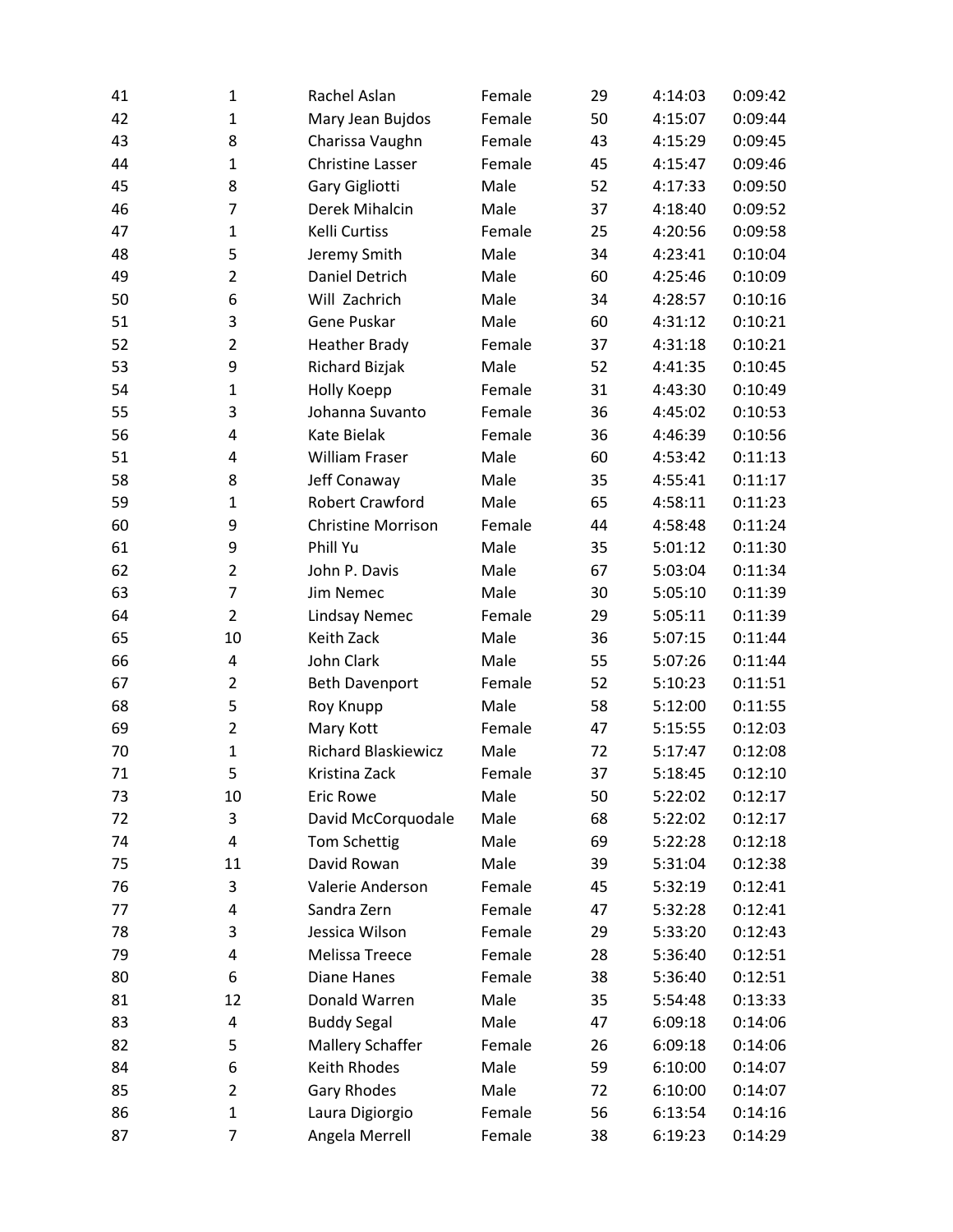| 88                        | 6              | Lora Gress            | Female | 29 | 6:19:23 | 0:14:29 |
|---------------------------|----------------|-----------------------|--------|----|---------|---------|
| 89                        | 13             | <b>Todd Biagini</b>   | Male   | 36 | 6:28:57 | 0:14:51 |
| 90                        | $\overline{2}$ | <b>Courtney Wirtz</b> | Female | 22 | 6:49:48 | 0:15:38 |
| 91                        | $\overline{7}$ | Edward J. Shrift      | Male   | 55 | 6:49:50 | 0:15:39 |
| 92                        | $\overline{7}$ | Katlyn Grove          | Female | 28 | 6:56:51 | 0:15:55 |
| 93                        | 8              | Kelly R. Carr         | Female | 28 | 6:56:51 | 0:15:55 |
| TOP THREE MALE OVERALL:   |                |                       |        |    |         |         |
| $\mathbf{1}$              | $\mathbf{1}$   | Tom Lipsie            | Male   | 45 | 2:51:57 | 0:06:34 |
| $\overline{2}$            | $\overline{2}$ | Doug Basinski         | Male   | 41 | 3:00:49 | 0:06:54 |
| 3                         | 3              | Jerome Myers          | Male   | 27 | 3:06:54 | 0:07:08 |
| TOP THREE FEMALE OVERALL: |                |                       |        |    |         |         |
| 9                         | 1              | Angela Narduzzi       | Female | 33 | 3:29:46 | 0:08:00 |
| 28                        | $\overline{2}$ | Avery Lawson          | Female | 35 | 4:00:53 | 0:09:12 |
| 37                        | 3              | Julie Shirley         | Female | 35 | 4:10:43 | 0:09:34 |
| MALES, AGE 18 & 19:       |                |                       |        |    |         |         |
| 23                        | $\mathbf 1$    | Dominic Barceleau     | Male   | 19 | 3:54:52 | 0:08:58 |
| MALES, AGES 20 TO 24:     |                |                       |        |    |         |         |
| 22                        | $\mathbf{1}$   | <b>Andrew Buttlar</b> | Male   | 20 | 3:54:22 | 0:08:57 |
| MALES, AGES 25 TO 29:     |                |                       |        |    |         |         |
| 10                        | 1              | Logan Moritz          | Male   | 28 | 3:30:07 | 0:08:01 |
| 13                        | $\overline{2}$ | David DeJohn          | Male   | 28 | 3:37:44 | 0:08:19 |
| 20                        | 3              | William Huber         | Male   | 27 | 3:49:28 | 0:08:45 |
| 30                        | 4              | Jordan Tomson         | Male   | 29 | 4:03:13 | 0:09:17 |
| MALES, AGES 30 TO 34:     |                |                       |        |    |         |         |
| 4                         | 1              | Ben Brucker           | Male   | 34 | 3:10:13 | 0:07:16 |
| 11                        | $\overline{2}$ | Kevin Webber          | Male   | 33 | 3:32:13 | 0:08:06 |
| 33                        | 3              | Corey Kovalcik        | Male   | 34 | 4:05:48 | 0:09:23 |
| 39                        | 4              | Jason Kurtz           | Male   | 33 | 4:13:56 | 0:09:42 |
| 48                        | 5              | Jeremy Smith          | Male   | 34 | 4:23:41 | 0:10:04 |
| 50                        | 6              | Will Zachrich         | Male   | 34 | 4:28:57 | 0:10:16 |
| 63                        | 7              | Jim Nemec             | Male   | 30 | 5:05:10 | 0:11:39 |
| MALES, AGES 35 TO 39:     |                |                       |        |    |         |         |
| 7                         | 1              | Dan Monhemius         | Male   | 36 | 3:26:21 | 0:07:53 |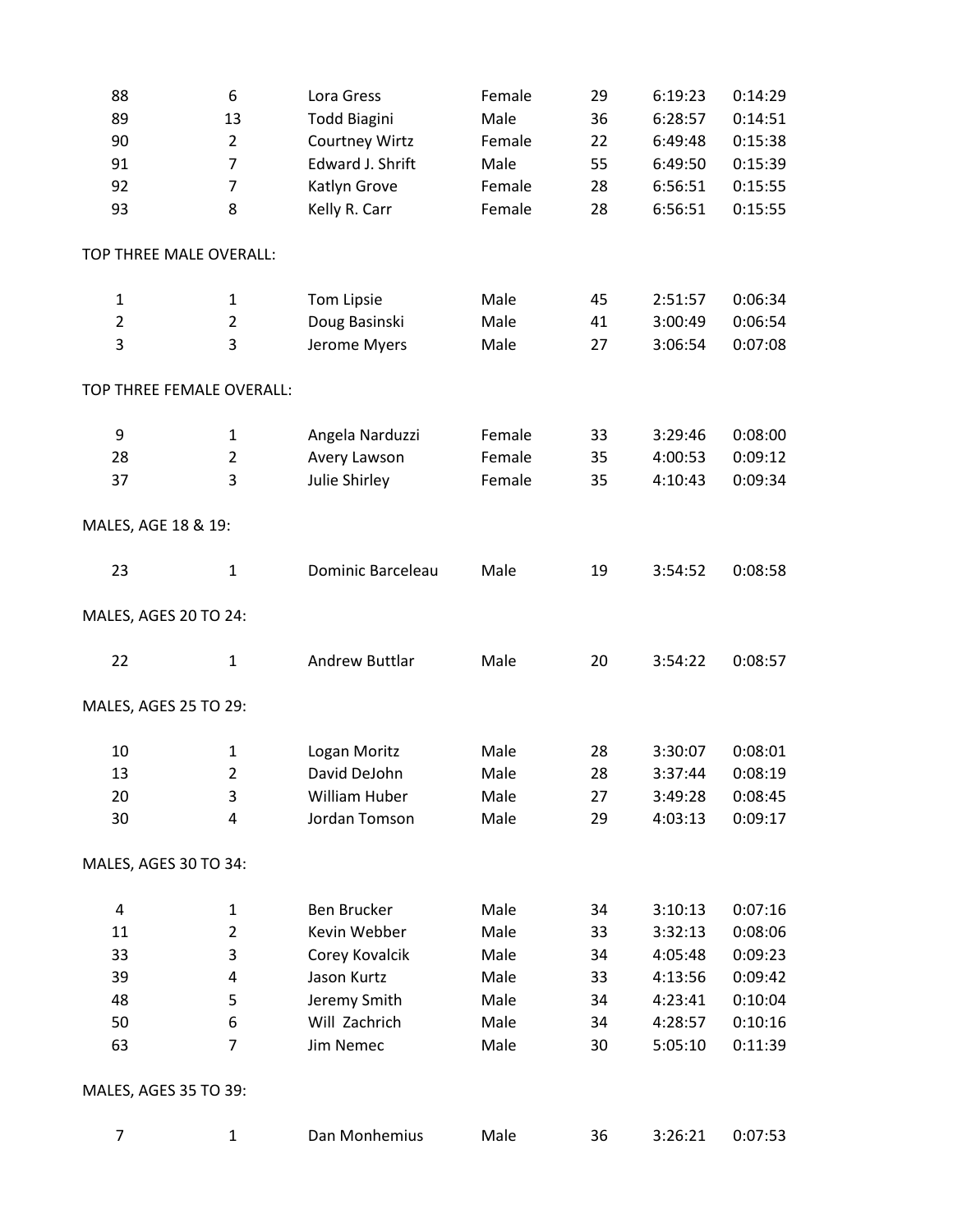| 25                    | $\overline{2}$ | Jay Marston          | Male | 38 | 3:56:50 | 0:09:02 |
|-----------------------|----------------|----------------------|------|----|---------|---------|
| 27                    | 3              | Chuck Beyer          | Male | 38 | 3:59:13 | 0:09:08 |
| 29                    | 4              | Xiaoqiang Wang       | Male | 37 | 4:01:46 | 0:09:14 |
| 31                    | 5              | <b>Robert Manzi</b>  | Male | 35 | 4:04:42 | 0:09:20 |
| 40                    | 6              | Cem Aslan            | Male | 36 | 4:14:03 | 0:09:42 |
| 46                    | 7              | Derek Mihalcin       | Male | 37 | 4:18:40 | 0:09:52 |
| 58                    | 8              | Jeff Conaway         | Male | 35 | 4:55:41 | 0:11:17 |
| 61                    | 9              | Phill Yu             | Male | 35 | 5:01:12 | 0:11:30 |
| 65                    | 10             | Keith Zack           | Male | 36 | 5:07:15 | 0:11:44 |
| 75                    | 11             | David Rowan          | Male | 39 | 5:31:04 | 0:12:38 |
| 81                    | 12             | Donald Warren        | Male | 35 | 5:54:48 | 0:13:33 |
| 89                    | 13             | <b>Todd Biagini</b>  | Male | 36 | 6:28:57 | 0:14:51 |
| MALES, AGES 40 TO 44: |                |                      |      |    |         |         |
| 6                     | $\mathbf{1}$   | Jim Carr             | Male | 40 | 3:21:44 | 0:07:42 |
| 19                    | $\overline{2}$ | <b>Brant Kucera</b>  | Male | 41 | 3:49:02 | 0:08:45 |
| MALES, AGES 45 TO 49: |                |                      |      |    |         |         |
| 12                    | 1              | John Armstrong       | Male | 47 | 3:35:46 | 0:08:14 |
| 17                    | 3              | Mike Klier           | Male | 49 | 3:44:28 | 0:08:34 |
| 26                    | $\overline{2}$ | <b>Terry Barnett</b> | Male | 45 | 3:57:40 | 0:09:04 |
| 35                    | 4              | Erick Lauber         | Male | 48 | 4:09:27 | 0:09:31 |
| 83                    | 5              | <b>Buddy Segal</b>   | Male | 47 | 6:09:18 | 0:14:06 |
| MALES, AGES 50 TO 54: |                |                      |      |    |         |         |
| 8                     | $\mathbf{1}$   | Jean-Yves Boulard    | Male | 50 | 3:29:09 | 0:07:59 |
| 14                    | $\overline{2}$ | Joseph Hill          | Male | 54 | 3:38:39 | 0:08:21 |
| 15                    | 3              | Douglas Ulishney     | Male | 51 | 3:41:54 | 0:08:28 |
| 16                    | 4              | Bryan Everhart       | Male | 51 | 3:41:57 | 0:08:28 |
| 18                    | 5              | <b>Tom Fanning</b>   | Male | 52 | 3:44:48 | 0:08:35 |
| 32                    | 6              | Dave Miller          | Male | 54 | 4:04:57 | 0:09:21 |
| 36                    | 7              | John Reed            | Male | 54 | 4:09:53 | 0:09:32 |
| 45                    | 8              | Gary Gigliotti       | Male | 52 | 4:17:33 | 0:09:50 |
| 53                    | 9              | Richard Bizjak       | Male | 52 | 4:41:35 | 0:10:45 |
| 73                    | 10             | <b>Eric Rowe</b>     | Male | 50 | 5:22:02 | 0:12:17 |
| MALES, AGES 55 TO 59: |                |                      |      |    |         |         |
| 5                     | 1              | Joseph Guilyard      | Male | 55 | 3:16:49 | 0:07:31 |
| 21                    | $\overline{2}$ | Jim Glassford        | Male | 56 | 3:50:15 | 0:08:47 |
| 34                    | 3              | <b>Bill Winters</b>  | Male | 59 | 4:06:08 | 0:09:24 |
| 66                    | 4              | John Clark           | Male | 55 | 5:07:26 | 0:11:44 |
| 68                    | 5              | Roy Knupp            | Male | 58 | 5:12:00 | 0:11:55 |
| 84                    | 6              | Keith Rhodes         | Male | 59 | 6:10:00 | 0:14:07 |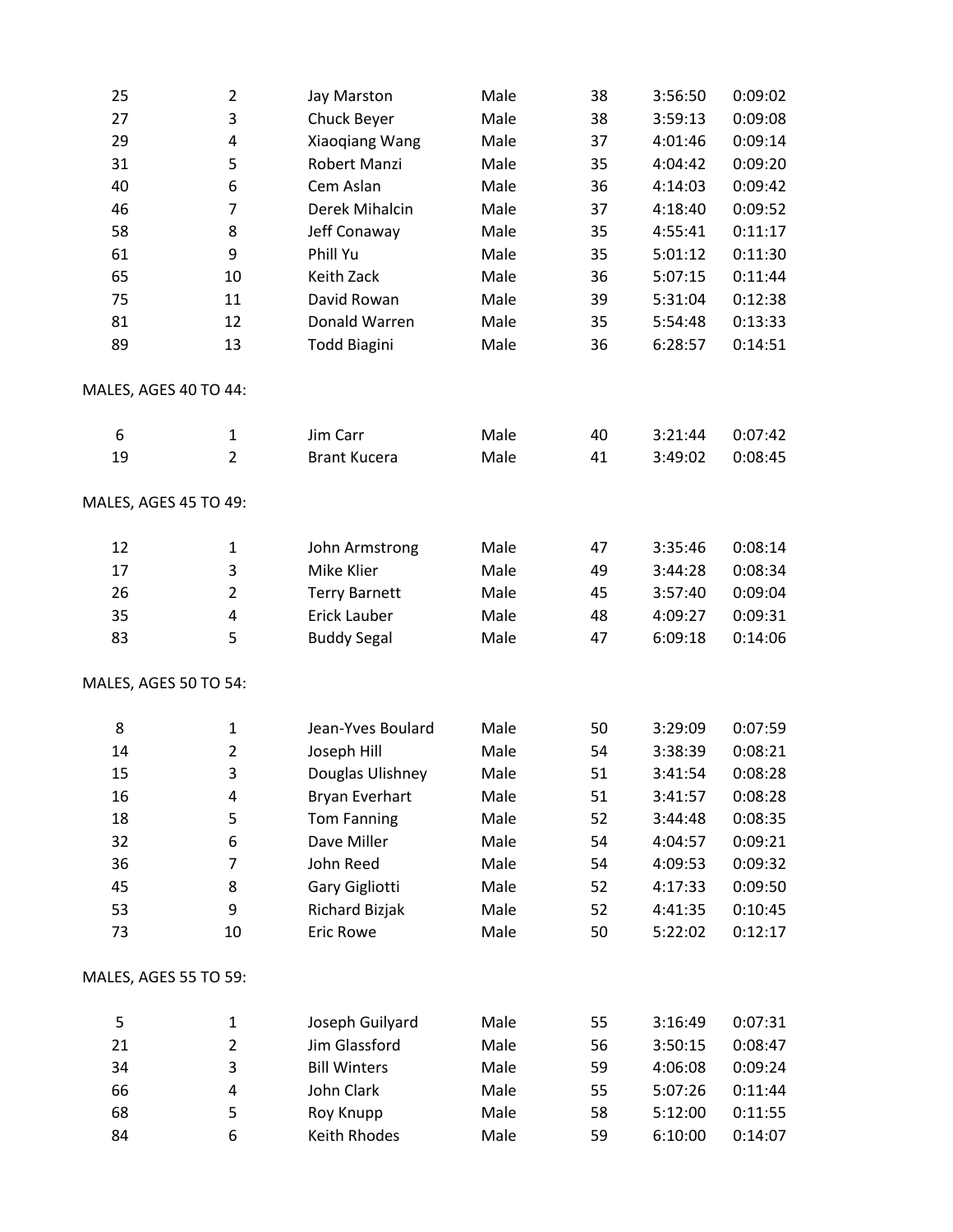| 91                      | $\overline{7}$ | Edward J. Shrift           | Male   | 55 | 6:49:50 | 0:15:39 |
|-------------------------|----------------|----------------------------|--------|----|---------|---------|
| MALES, AGES 60 TO 64:   |                |                            |        |    |         |         |
| 24                      | 1              | <b>Bernard Coppolo</b>     | Male   | 62 | 3:55:24 | 0:08:59 |
| 49                      | $\overline{2}$ | <b>Daniel Detrich</b>      | Male   | 60 | 4:25:46 | 0:10:09 |
| 51                      | 3              | Gene Puskar                | Male   | 60 | 4:31:12 | 0:10:21 |
| 51                      | 4              | <b>William Fraser</b>      | Male   | 60 | 4:53:42 | 0:11:13 |
| MALES, AGES 65 TO 69:   |                |                            |        |    |         |         |
| 59                      | $\mathbf{1}$   | Robert Crawford            | Male   | 65 | 4:58:11 | 0:11:23 |
| 62                      | $\overline{2}$ | John P. Davis              | Male   | 67 | 5:03:04 | 0:11:34 |
| 72                      | 3              | David McCorquodale         | Male   | 68 | 5:22:02 | 0:12:17 |
| 74                      | 4              | <b>Tom Schettig</b>        | Male   | 69 | 5:22:28 | 0:12:18 |
| MALES, AGE 70 AND UP:   |                |                            |        |    |         |         |
| 70                      | $\mathbf{1}$   | <b>Richard Blaskiewicz</b> | Male   | 72 | 5:17:47 | 0:12:08 |
| 85                      | $\overline{2}$ | <b>Gary Rhodes</b>         | Male   | 72 | 6:10:00 | 0:14:07 |
| FEMALES, AGES 20 TO 24: |                |                            |        |    |         |         |
| 90                      | 1              | <b>Courtney Wirtz</b>      | Female | 22 | 6:49:48 | 0:15:38 |
| FEMALES, AGES 25 TO 29; |                |                            |        |    |         |         |
| 41                      | $\mathbf{1}$   | Rachel Aslan               | Female | 29 | 4:14:03 | 0:09:42 |
| 47                      | $\mathbf{1}$   | Kelli Curtiss              | Female | 25 | 4:20:56 | 0:09:58 |
| 64                      | $\overline{2}$ | <b>Lindsay Nemec</b>       | Female | 29 | 5:05:11 | 0:11:39 |
| 78                      | 3              | Jessica Wilson             | Female | 29 | 5:33:20 | 0:12:43 |
| 79                      | 4              | Melissa Treece             | Female | 28 | 5:36:40 | 0:12:51 |
| 82                      | 5              | Mallery Schaffer           | Female | 26 | 6:09:18 | 0:14:06 |
| 88                      | 6              | Lora Gress                 | Female | 29 | 6:19:23 | 0:14:29 |
| 92                      | 7              | Katlyn Grove               | Female | 28 | 6:56:51 | 0:15:55 |
| 93                      | 8              | Kelly R. Carr              | Female | 28 | 6:56:51 | 0:15:55 |
| FEMALES, AGES 30 TO 34: |                |                            |        |    |         |         |
| 54                      | $\mathbf{1}$   | Holly Koepp                | Female | 31 | 4:43:30 | 0:10:49 |
| FEMALES, AGES 35 TO 39: |                |                            |        |    |         |         |
| 38                      | $\mathbf{1}$   | Kevin Foote                | Female | 37 | 4:11:31 | 0:09:36 |
| 52                      | $\overline{2}$ | <b>Heather Brady</b>       | Female | 37 | 4:31:18 | 0:10:21 |
| 55                      | 3              | Johanna Suvanto            | Female | 36 | 4:45:02 | 0:10:53 |
| 56                      | 4              | Kate Bielak                | Female | 36 | 4:46:39 | 0:10:56 |